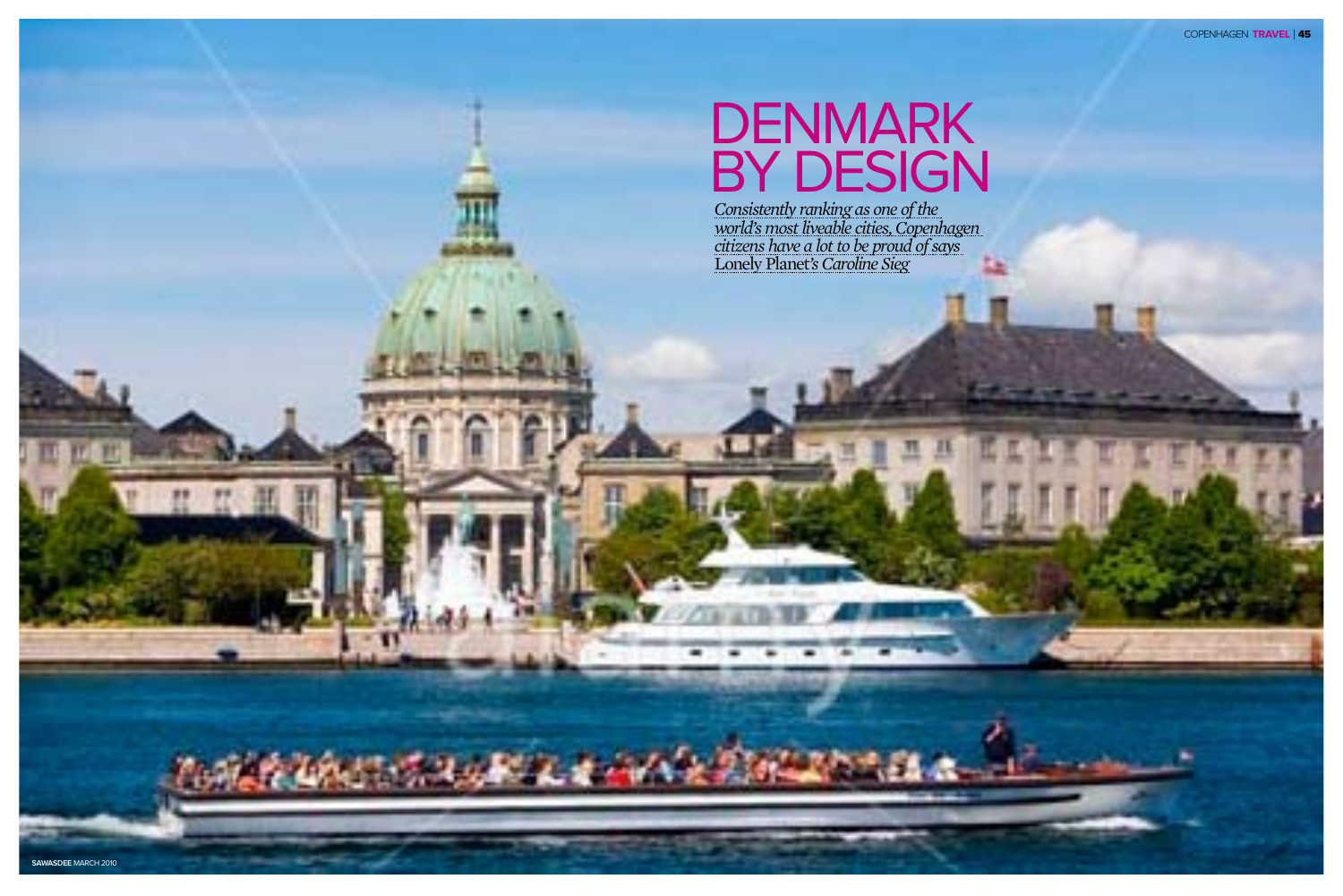#### *Locals stylishly cycle past gabled*

townhouses, cobbled squares and canals smug in the knowledge that their home is a cut above the rest. This dynamic city packs in a millennium of history and culture in its museums and attractions, ranging from reconstructed Viking ships to Dutch design icons to the finest jazz on the continent.

#### *The MuseumScene*

Spring has sprung with March seeing a return of the sun and longer days. March also sees the opening of the Open Air Museum (www.copenhagenet.dk). One of the world's oldest museums, it's also one of the biggest and includes more than 100 buildings which span the 18th, 19th and 20th centuries.

The Statens Museum for Kunst (The National Gallery, www.smk.dk) is housed across two buildings: a 19th-century landmark and a modern, concrete and glass structure. European art dominates, from the mediaeval age to the Renaissance – including works by Rubens and Dürer – while the usual modern suspects such as Picasso and Matisse and an excellent collection of contemporary Danish artists round out the collection. Pieces are hung in chronological order and many of the new pieces live in the old red building, while much of the aging items sit in the minimalist white space. In short, the old in the new, the new in the old. This aesthetic juxtaposition reflects Denmark's ability to seamlessly mix history with the present.

Classical sculpture dominates at the Ny Carlsberg Glyptotek (www.glyptoteket.dk), named by combining the word Glyptothek (sculpture) with Carlsberg, as in the beer: the museum's pieces stem from Carl Jacobsen, the son of the founder of Carlsberg brewery. From March through to December 2010, explore their special exhibit showcasing Edward Degas' bronze sculptures.

The Danish are immensely proud of their Viking ancestors who colonised wide areas of Europe from the late eighth to the early 11th century. For the full scoop on these explorerscum-warriors and their modern-day descendants, head to the Nationalmuseet (The National Museum, www.natmus.dk). Viking tools, bronze horns, a Sun Chariot, 18th century midwifery business signs (symbolising the beginning of women owning their own businesses) and a recreated 1970s bungalow living room are just a sampling of the largest collection of Danish cultural history. Their children's wing includes

If Danish design piqued your curiosity about industrial design, head to the Kunstindustrimuseet (Danish Museum of Art & Design, www.kuns>

exquisite antique toys and a 6.5-metre-long full-scale replica of a Viking ship.

A fairy-tale moat never ceases to enchant even the most jaded traveller, and the one enclosing Rosenborg Slot (www.rosenborgslot.dk) doesn't disappoint. As you walk across the wide swatch of water to the 17th-century castle, striking turrets and Dutch Renaissance grandeur greet you in full splendour. Inside the masterpiece sit the crown jewels, portraits spanning the 300 years of the royal Danish family until the 19th-century and art and furnishings owned by previous noblemen.

To learn about Jewish history in Denmark, head to the Dansk Jødisk Museum, (Jewish Museum, www.jewmus.dk) which chronicles the broad story of Jewish life and examines their co-existence and identity through four centuries. The Daniel Libeskind-constructed space uses unorthodox lighting shapes and intriguing geometry to highlight the Jewish experience, and the collections of art, artefects and audiovisual recordings emphasise the Jewish concept of mitzvah (a good deed).

You need to hop on a coast-hugging 35-minute train ride to get there, but Scandinavia's finest modern art museum

Louisiana (www.louisiana.dk) is well worth the picturesque journey. Its permanent collection starts with post-Second World War pieces and continues through to the present day, including works from the CoBrA movement, Pop Art and minimalism by Warhol and Sol LeWitt, sculptures by Alberto Giacometti and the museum's centrepiece, David Hockney's A Closer Grand Canyon. Until June 10, 2010, catch the Colour in Art exhibit, featuring big names such as Monet and Kandinsky to Richter and Hockney. The show examines the connection between artists and colour in the 20th century.

Clever Danish design greets you all over Copenhagen. It's a supreme blend of style, function and form present in everyday objects – chairs, lamps, cutlery, anything useful and necessary – and the Danes are fanatical about it. Analyse the full visual range of Danish classics at the Dansk Design Centre (www.ddc.dk) and be sure to see what's on in the exhibition space, known for its innovative, wow-factor shows. The Short Cuts show, running until May 28, presents Danish and international design icons of the 20th century.

**Top** Nyhavn area **Far left** Viking art works, **Left** Rosenborg Slot, **Right** Degas' Little Dancer Sculpture

**SAWASDEE** march 2010







**Lonely Planet** For more information or to purchase the Copenhagen Encounter, check out www.lonelyplanet.com

**COPENHAGEN**